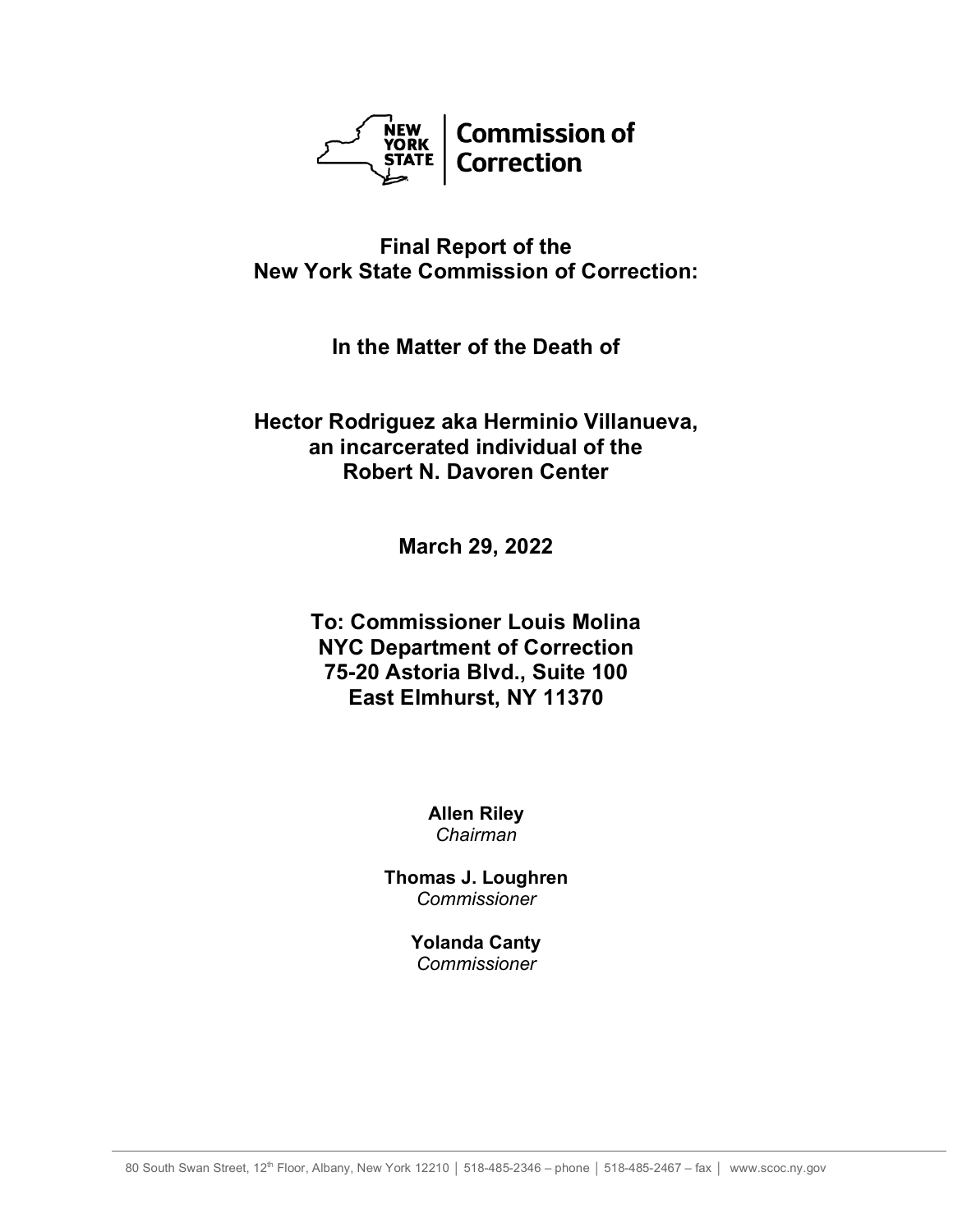## GREETINGS:

WHEREAS, the Medical Review Board has reported to the NYS Commission of Correction pursuant to Correction Law, section 47 (1)(d), regarding the death of Hector Rodriguez aka Herminio Villanueva who died on June 21, 2020, as result of circumstances which occurred while an incarcerated individual in the custody of the New York City Department of Correction, the Commission has determined that the following final report be issued.

#### FINDINGS:

- 1. Hector Rodriguez was a 61-year-old Hispanic male who died on 6/21/20 of bronchial asthma with contributing pulmonary emphysema while in the custody of the New York City Department of Correctional Services (NYC DOCS) at the Robert N. Davoren Center (RNDC). The Medical Review Board has found that there was a failure of corrections staff to provide first aid and cardiopulmonary resuscitation to Rodriguez which led to his death. Additionally, the Medical Review Board found that there was inadequate monitoring and assessment of Rodriguez's health during his incarceration. Remote to Rodriguez's cause of the death, the Medical Review Board also found that there was a lack of adequate documentation of health care, violations of basic security standards and infection control directives to prevent the spread of COVID-19.
- 2. Rodriguez was admitted to NYC DOC custody on 3/2/20 directly from the Manhattan Supreme Court with the charge of failure to register or verify as a sex offender. He was sentenced to one year in jail.
- 3. Rodriguez was taken into NYC DOC custody at 1:35 p.m. and his medical triage on the Arraignment and Classification Risk Screening Form was documented as "Normal".

Rodriguez reported having no next of kin.

 No special housing considerations were required and Rodriguez had no gang affiliations. Rodriguez scored a zero on his Suicide Prevention Screening Guidelines and no referrals were made.

4. On 3/3/20 at 3:32 a.m., Rodriguez was transferred to the Anna M. Kross Center (AMKC).

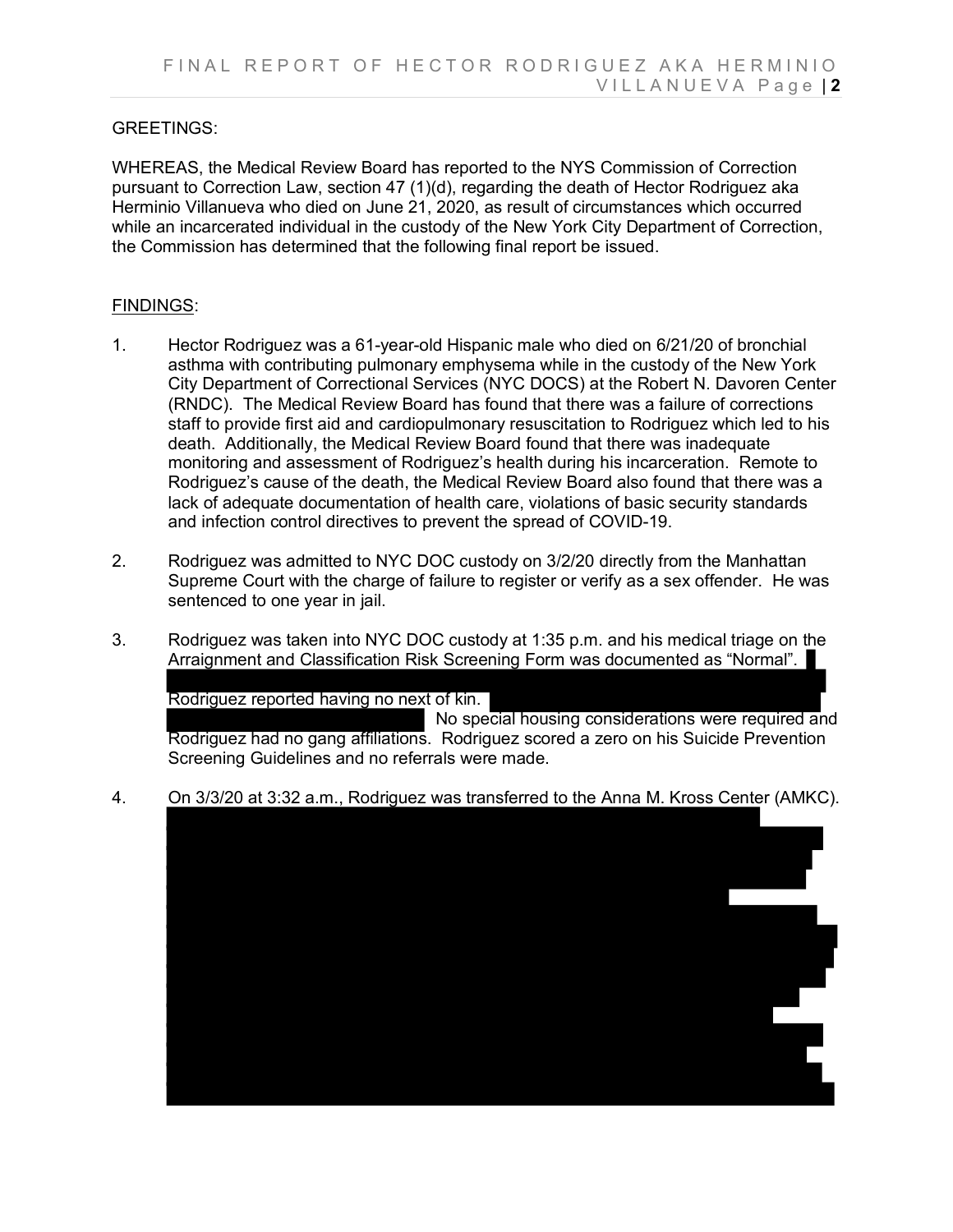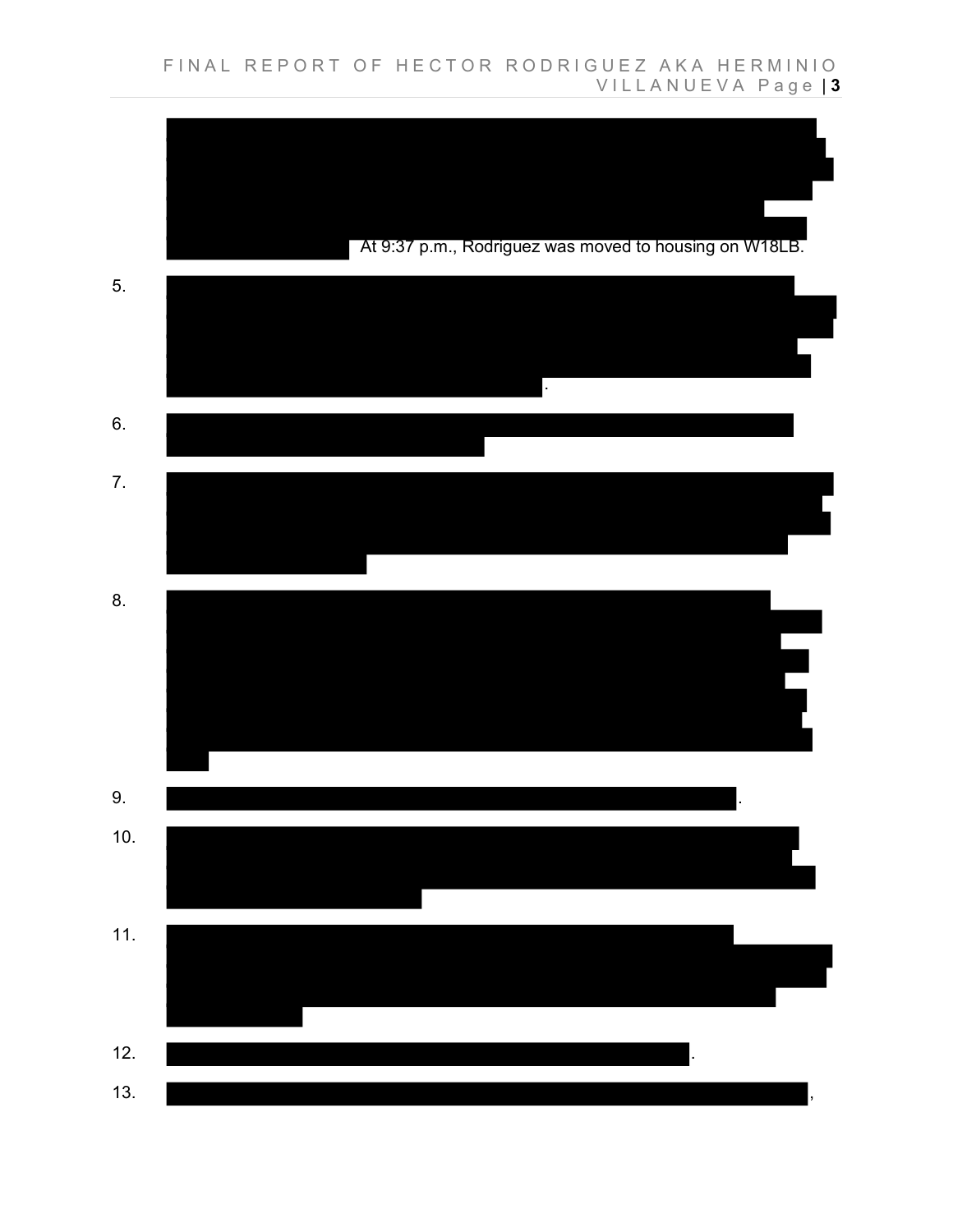. The Medical Review Board finds that there was a failure to adequately document patient encounter, to include any treatment provided or justification for not providing treatment which is a violation of 9 NYCRR §7010.2(j) which states that adequate medical records must be maintained for incarcerated individuals.

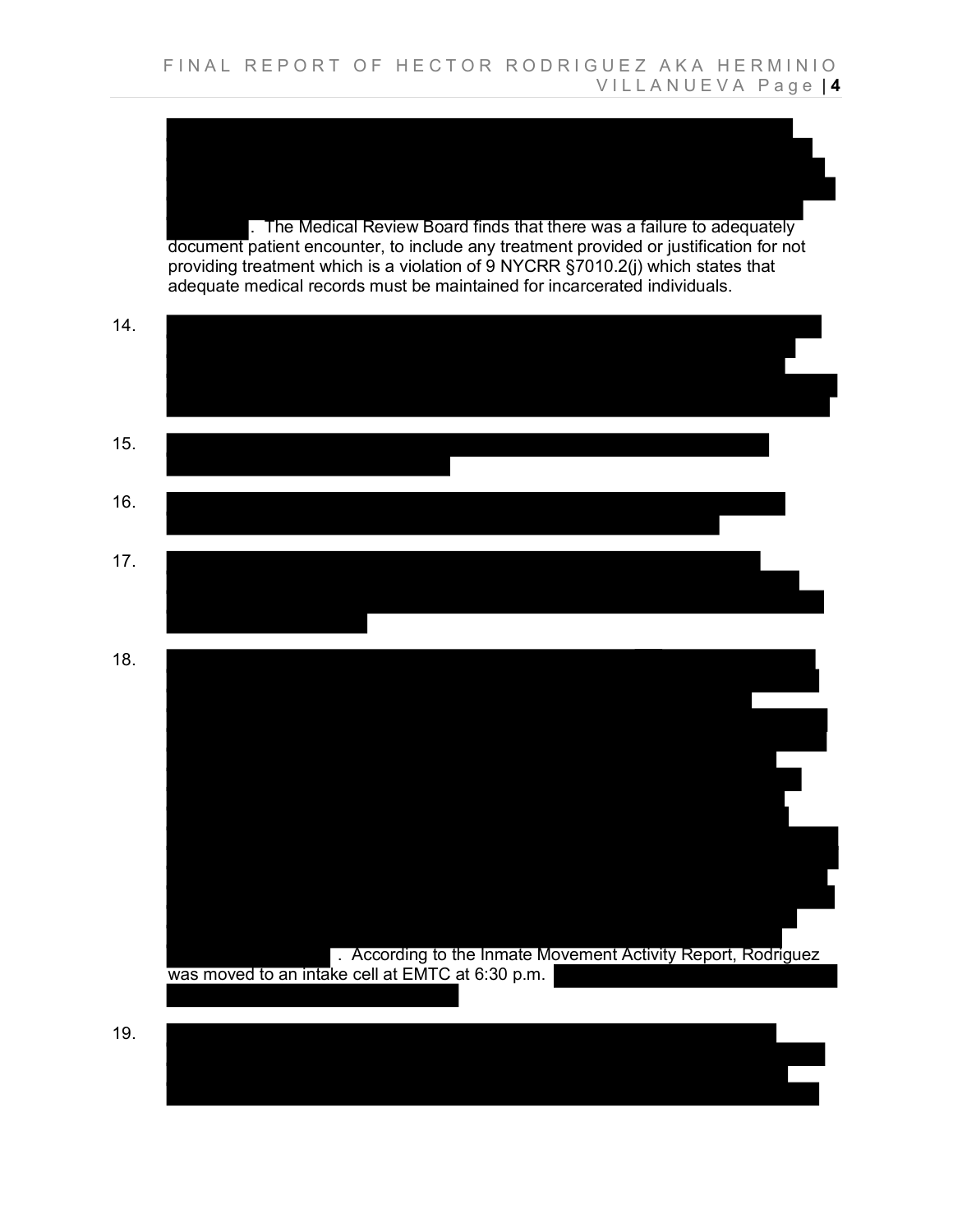20. On 4/2/20 at 10:04 a.m., as per the Inmate Movement Activity Report, Rodriguez was moved to housing area 5M.

Ι



was a pattern of missed medications with no documentation in the health record regarding a reason doses were missed or any evidence that contact to the ordering prescriber was made.

Ξ

21. On 4/3/20, it was documented on the Inmate Movement History Report that Rodriguez was moved to housing area 3U at 5:57 a.m.

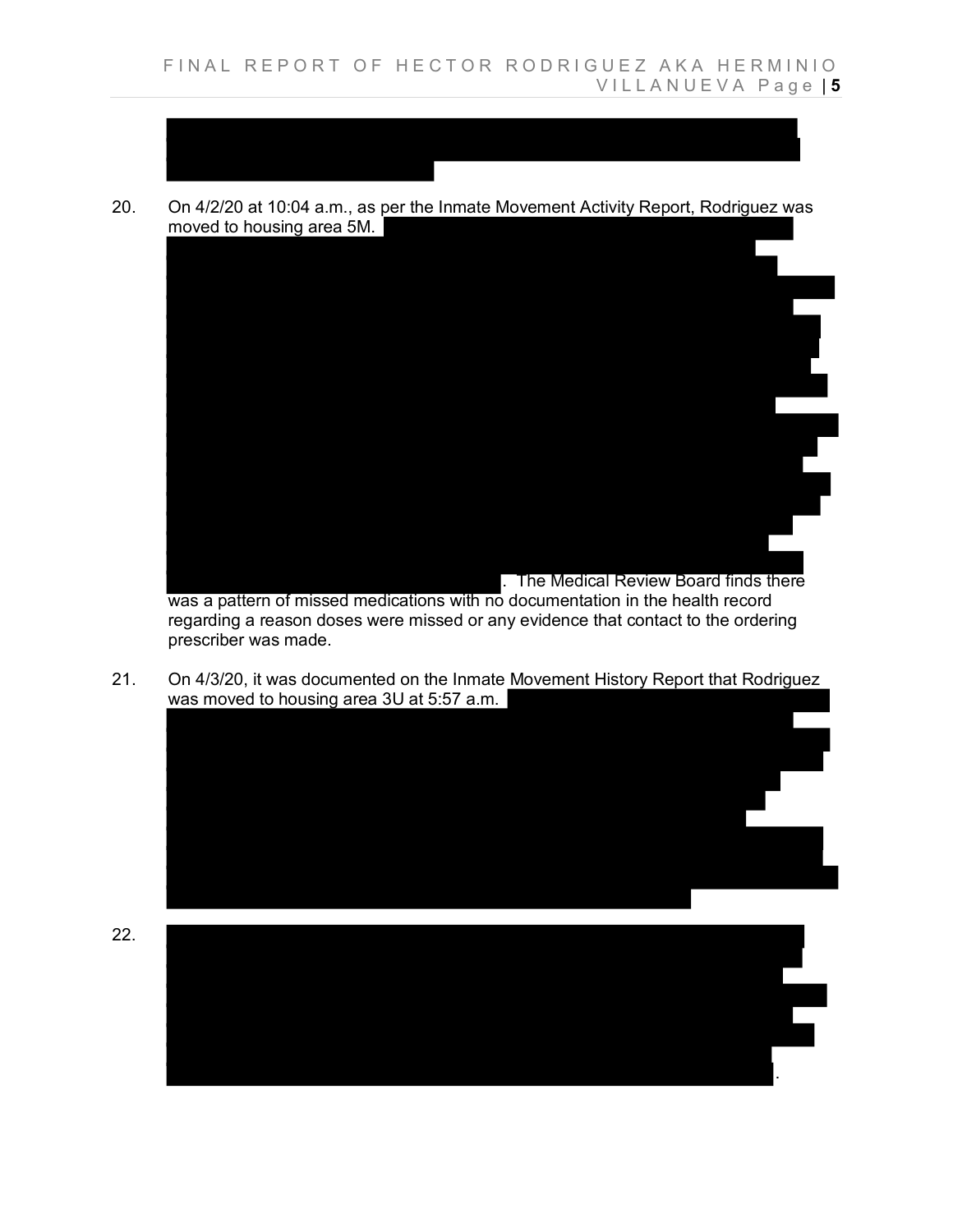23.

24.

 The Medical Review Board finds that there was a failure to provide adequate monitoring of a patient with positive COVID-19 who had a history of abnormal vital signs and a underlying respiratory disease.



 $\blacksquare$  . and Dr.  $\blacksquare$  . to adequately assess a patient with a history of COVID-19 infection and an underlying lung disease evidenced by a failure to perform and document auscultation of lung and heart sounds.

25. On 4/8/20, Rodriguez was transferred back to RNDC and placed on the M4SL housing unit.



.

28. The Medical Review Board finds that there was an eight-day lapse in the Methadone treatment with no documented evidence of a reason for missed doses or any notification to the medical provider.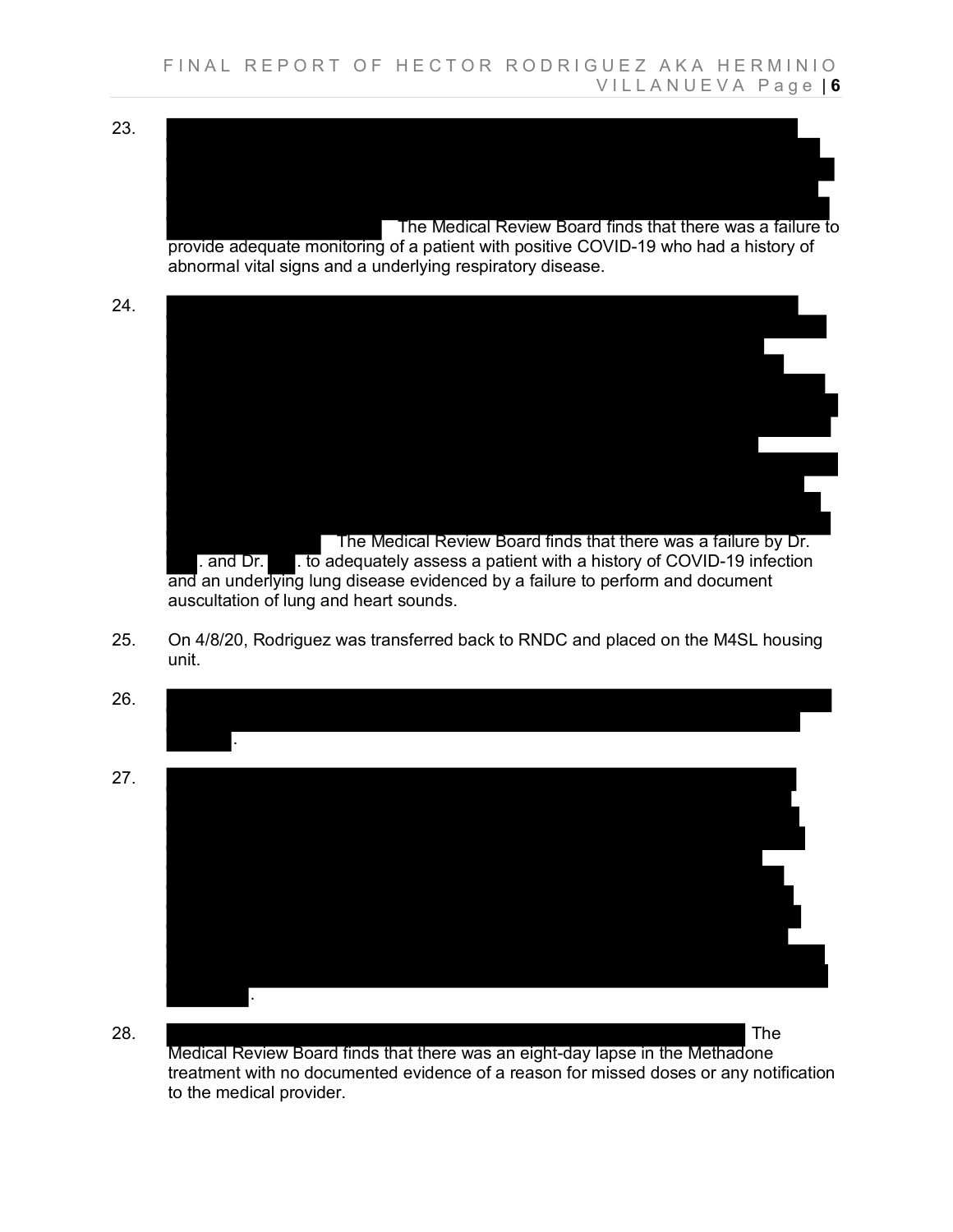

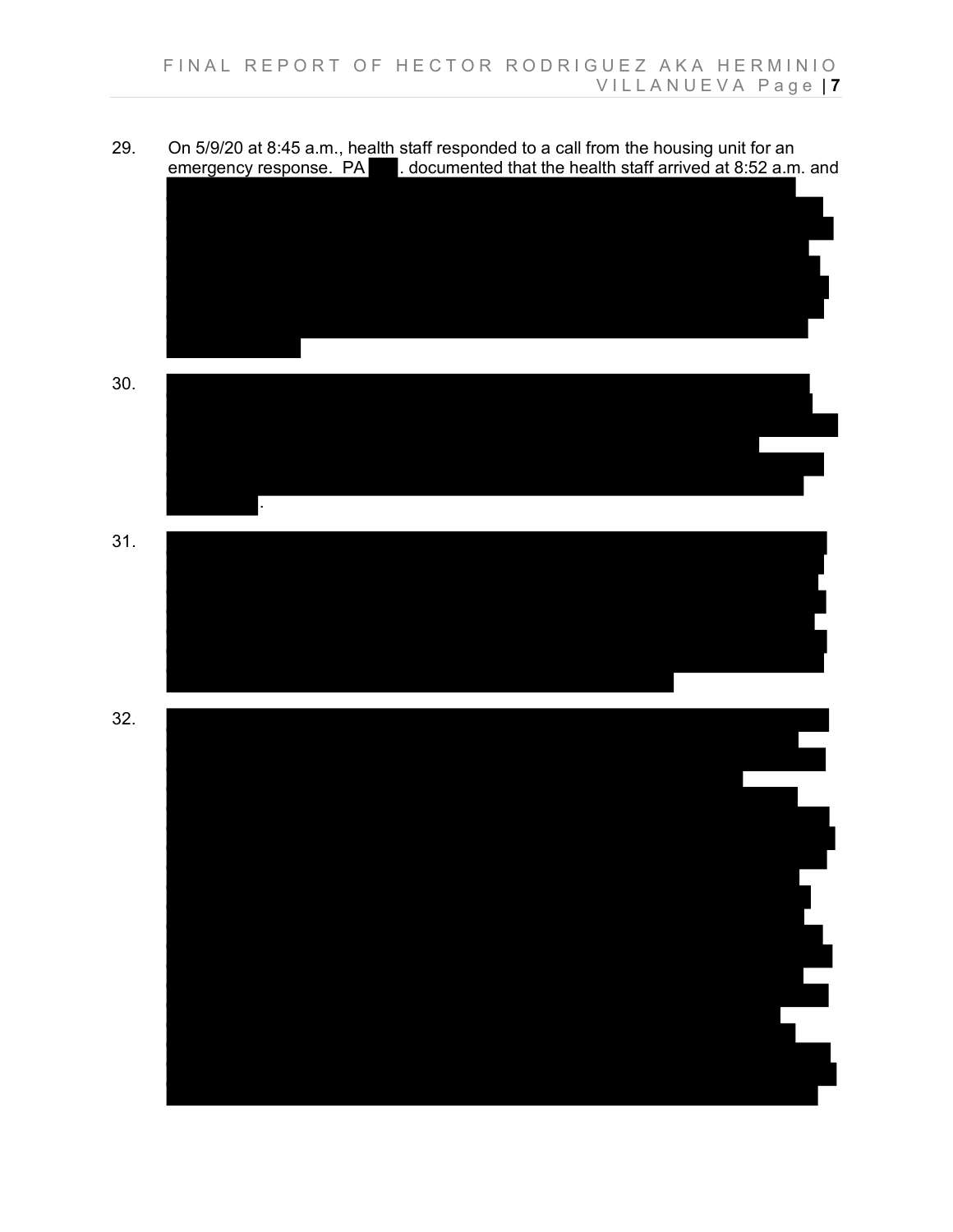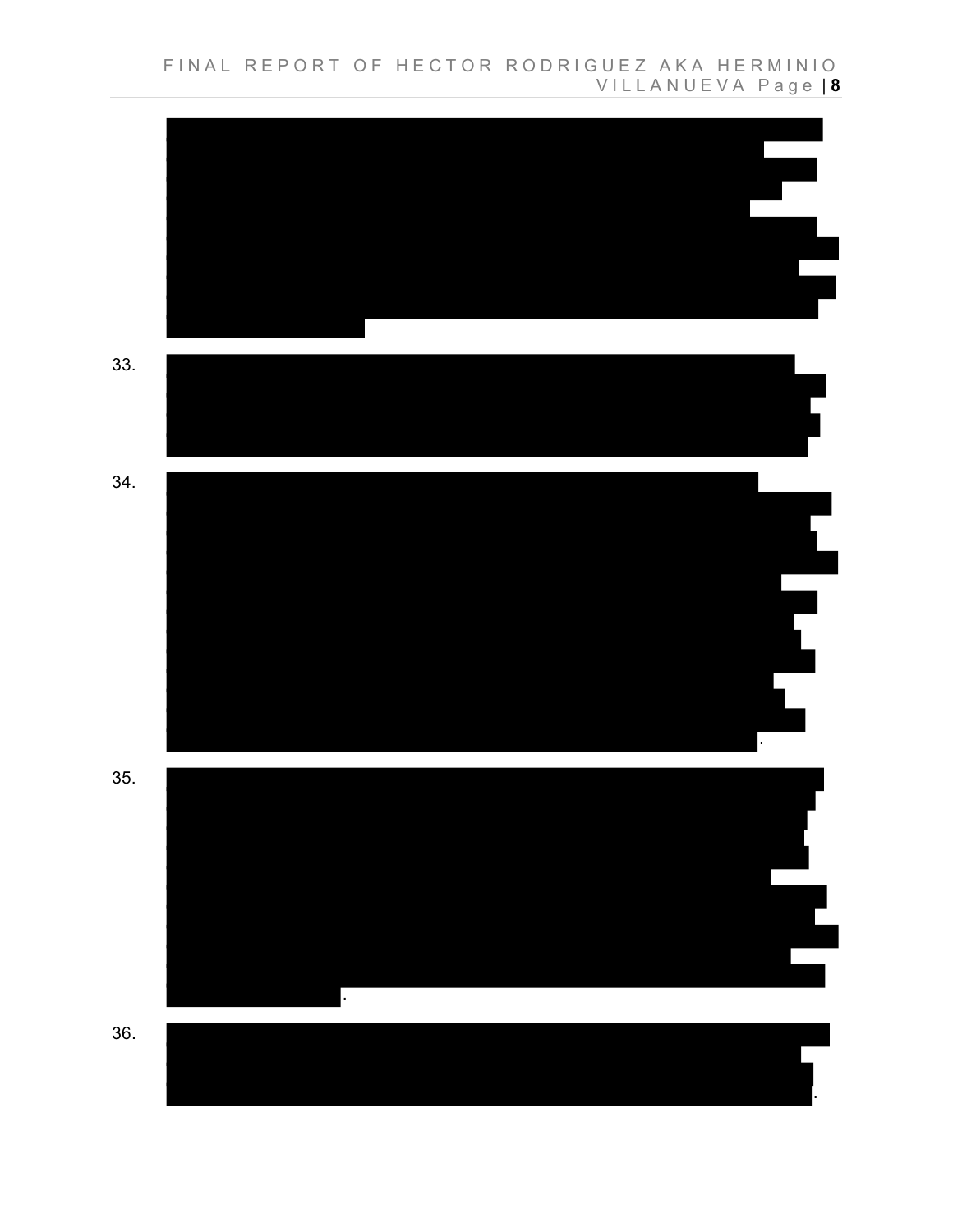37.

**During** an interview with Commission staff, Dr. Feported that the telemedicine equipment is only a camera. During these encounters, the physician relies on the report of the health staff with for the patient's diagnostic data such as lung sounds, . The Medical Review Board finds that RN . and Dr. H. failed to adequately assess a patient returning from the hospital for an acute respiratory episode prior to returning the patient to the housing unit.

38.



Review Board opines that there was an unnecessary delay, approximately 3 months, in addressing Rodriguez's HCV who presented at the time of admission with active disease given his measured viral load.

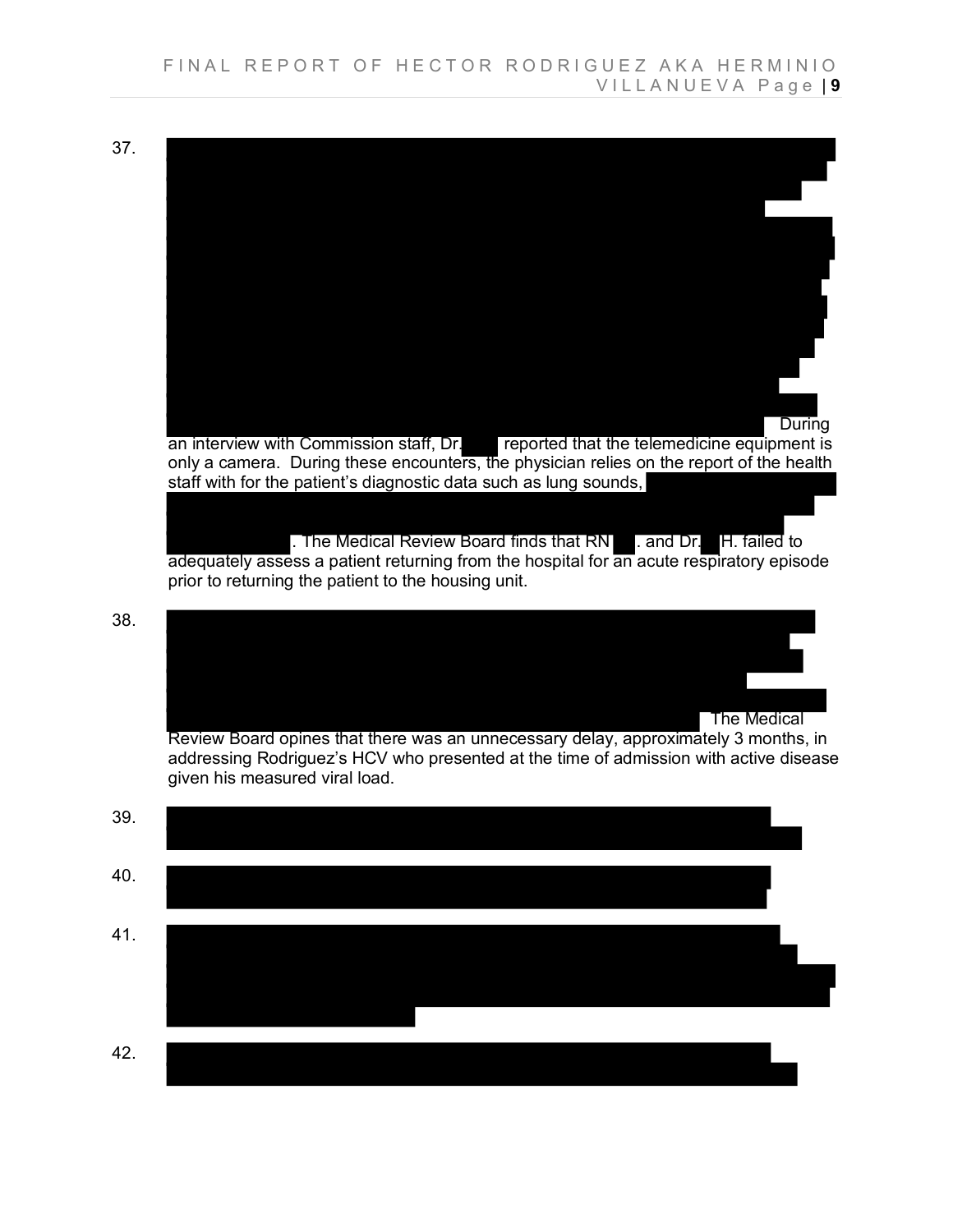

45. On 6/20/20 at 6:08 p.m., it was documented in the Mod 4 A post logbook that a medical emergency was called for Rodriguez. Capt. S.S. logged that she responded to the medical emergency at 6:18 p.m. At 6:18 p.m., it was logged in the housing unit logbook that Rodriguez was escorted to the clinic. Per the Medical Clinic logbook, the medical emergency was called at 6:01 p.m. and a clinic escort was enroute to pick up Rodriguez. At 6:25 p.m. in the clinic logbook, it stated "Medical Emergency stand down at this time". There was no documentation that Rodriguez ever arrived in the medical department. There were no clinic notes indicating that Rodriguez was seen by any health staff. There was no documentation in the housing unit log that Rodriguez ever returned. The only staff member available to the Commission to interview regarding this incident was CO R.A. who was on duty in the housing unit security booth. CO R.A. stated that Rodriguez came to the security booth and stated that he was having difficulty breathing. CO R.A. stated that he called the clinic and an escort came to get Rodriguez. CO R.A. stated that he did not recall what time Rodriguez came back. CO R.A. stated that he recalled that Rodriguez was often sick and did spend time at the hospital. The Medical Review Board finds that Rodriguez had presented again with acute respiratory symptoms but was not provided with proper medical attention. Additionally, there was an absence of documentation regarding a patient that was presented to the medical area for respiratory distress. The Medical Review Board opines that had Rodriguez been provided timely medical care on the evening on 6/20/20, his terminal event during the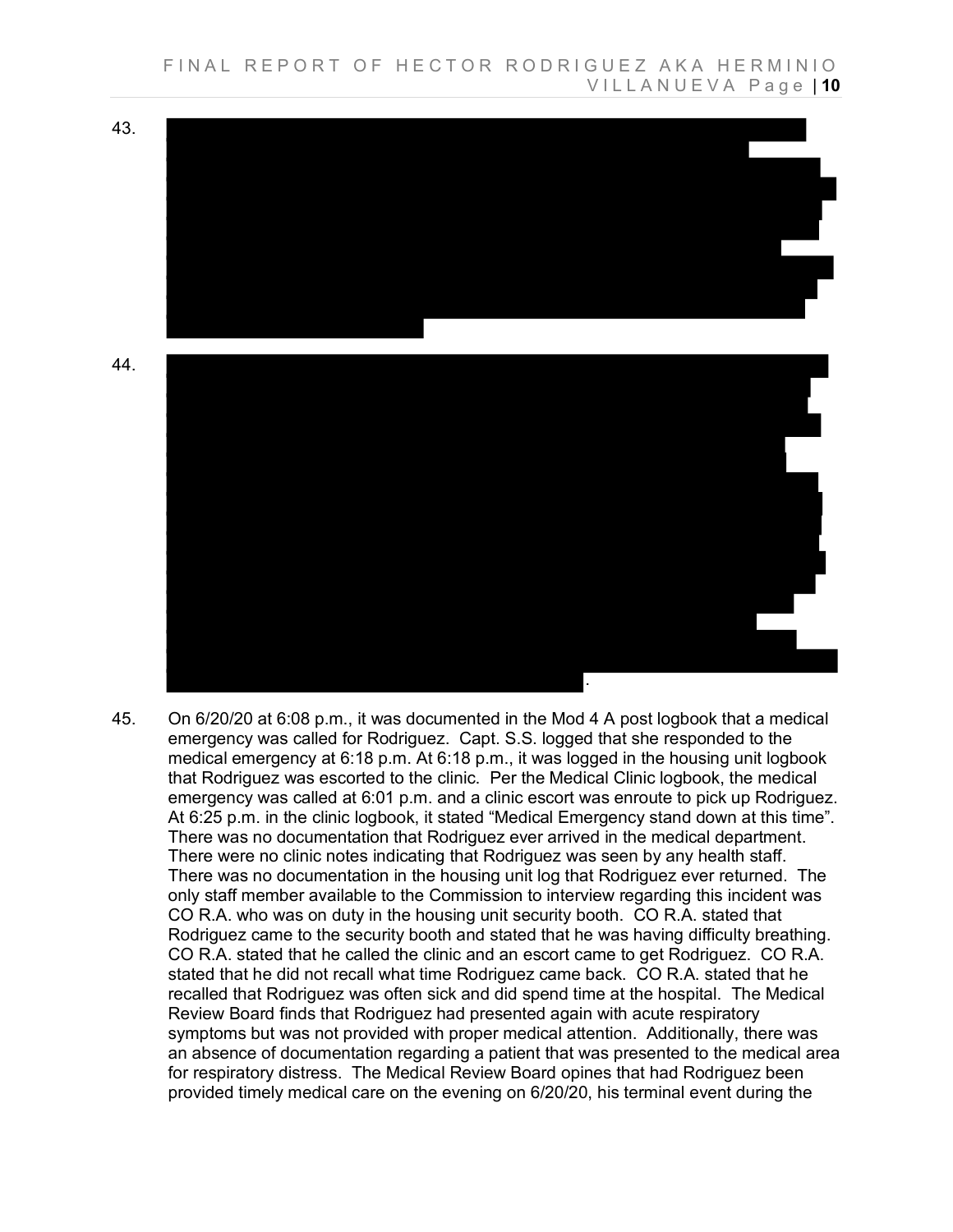morning hours of 6/21/20 may have been prevented.

- 46. On 6/21/20 at 5:10 a.m., CO K.J. assumed the C post on the Mod 4 Lower unit. A total count of 22 was noted.
- 47. At 6:23 a.m., it was documented that a captain was on post and all appeared secure. At 7:00 a.m., CO K.J. documented that institutional lock in occurred and that all was secure.
- 48. At 7:25 a.m. it was documented by CO K.J. that a medical emergency was called for "inmate with breathing issues. At 7:30 a.m., CO K.J. documented that a supervisory tour was conducted and there was nothing to report.
- 49. A review of recorded video of the area showed that at 7:25 a.m., Rodriguez was sitting on his bunk talking to another incarcerated individual. Rodriguez can be seen motioning to his chest. At 7:26 a.m., an incarcerated individual approached Rodriguez to assist Rodriguez by rubbing his back. At 7:27 a.m., CO K.J. approached the area and stopped one bed away from Rodriguez. CO K.J. paused then turned and walked away. CO K.J. can be seen speaking to the officer in the booth. At 7:28 a.m., Rodriguez appeared to collapse forward and was caught by the incarcerated individual who was rubbing his back. At 7:29 a.m., CO K.J. can be seen writing in the logbook. CO K.J. documented that active supervision was completed with "Nothing to report". The Medical Review Board finds that CO K.J. failed to accurately document a significant incident which is a violation of 9 NYCRR §7003.3(j)(6)(i-iv). At 7:30 a.m., an incarcerated individual is seen speaking to the security booth officer. At 7:32 a.m., CO K.J. walked toward Rodriguez and stopped two beds away from the area and watched for one minute. CO K.J. walked to where the logbook was near the booth window. CO K.J. stretched and turned toward the booth making a gesture to the booth officer of waiving his open hand from one side of his neck to the other. At 7:35 a.m., Rodriguez can be seen slumping to one side and was helped upright by an incarcerated individual. CO K.J. can be seen observing the incident. CO K.J. can be seen leaving the housing unit, leaving the door ajar and going into the vestibule area. At 7:36 a.m., it appeared that incarcerated individuals were calling for help. At 7:37 a.m., CO K.J. returned to the housing area. At 7:38 a.m. another incarcerated individual approached Rodriguez and tried to wake him. An incarcerated individual then picked Rodriguez up and carried him up to the vestibule. Rodriguez appeared to be limp in the individual's arms. A group of incarcerated individuals went to the vestibule with the incarcerated individual carrying Rodriguez. They remain there for less than one minute and turn around and place Rodriguez on the first bed inside the living unit. Officer K.J. stood nearby observing. Incarcerated individuals can be seen getting a pillow and a blanket for Rodriguez. An incarcerated individual can also be seen attempting to comfort Rodriguez by rubbing his arm and chest.
- 50. In a written statement, CO K.J. stated that she observed Rodriguez struggling to breathe and coughing. She stated that she went back and forth between Rodriguez and the booth to check his breathing and to inform CO T.C. of the condition. CO K.J. documented that the incarcerated individuals were stating that Rodriguez did not belong on the living unit because he was sick, and they just keep sending him back to the unit after sick call. CO K.J. documented that after five minutes, CO T.C. called a medical emergency over the radio. CO K.J. wrote that the incarcerated individuals carried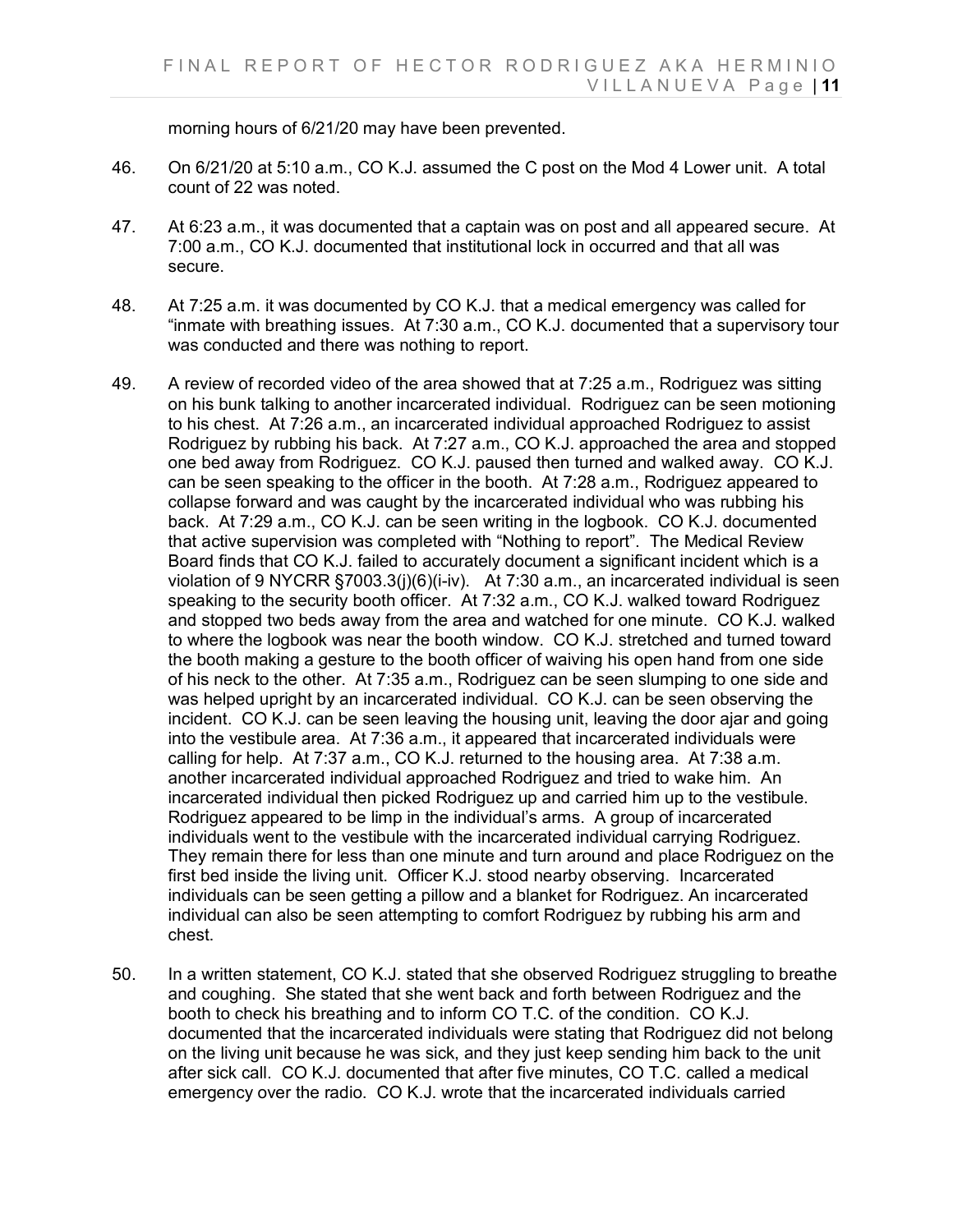Rodriguez to the front of the housing unit because health staff did not come timely. CO K.J. stated that the incarcerated individuals placed Rodriguez on the bed and while the incarcerated individual was rubbing Rodriguez's chest, Rodriguez was breathing "faintly". CO K.J. was unavailable for interview by Commission staff. The Medical Review Board finds that there was a gross failure to adequately respond to an imminent medical emergency. CO K.J. failed to provide first aid to an incarcerated person with difficulty breathing and failed to provide cardiopulmonary resuscitation to an incarcerated person in her care. As a result of CO K.J.'s lack of response, cardiopulmonary resuscitation was delayed by approximately 19 minutes.

51. During this incident at 7:26 a.m., the security booth can be seen on the video with the door propped open. At 7:34 a.m., an incarcerated individual can be seen leaving the housing unit and entering the security booth. During this time, the security booth door is open, and the living unit door is unsecured. The individual removes a large coffee pot and takes it to the living unit. During an interview with Commission staff, CO T.C. stated that at approximately 7:29 a.m., CO K.J. knocked on the window and stated that an incarcerated individual was having difficulty breathing. CO T.C. stated that the incarcerated individuals were yelling for help. CO T.C. stated a call was made to the clinic and CO. V.C. answered the phone. CO T.C. stated that she also radioed to medical and was informed that health staff were enroute. CO T.C. did not mention that the incarcerated individuals were moving Rodriguez when asked to describe the incident. When asked if Rodriguez was moved, CO T.C. stated that the incarcerated individuals moved Rodriguez closer to the door for health staff and that she could hear them yelling for CO K.J. to assist. When CO T.C. was asked about the process for the doors and allowing incarcerated individuals in the security booth, she stated that the doors must be secured tightly but an incarcerated individual could be in the booth if they needed to give her something. The Medical Review Board finds that there was a failure by officers to maintain the safety and security of the unit due to failing to secure the living unit door, security booth door, and allowing an incarcerated individual into the security booth area. These are all in violation of 9 NYCRR §7003.1 which states that the facility must develop and employ procedures to ensure that proper facility safety, security, and supervision is maintained.





53. Per a video review, two health staff arrive in the living unit at 7:42 a.m. At the same time, Capt. T.J. arrives. Capt. T.J. enters the area without a mask. Two health staff attempted to obtain a radial pulse and place an automated external defibrillator on Rodriguez. Two officers and Capt. T.J. are standing nearby watching the health staff. At 7: 45 a.m., health staff begin chest compressions. At 7:56 a.m., health staff place a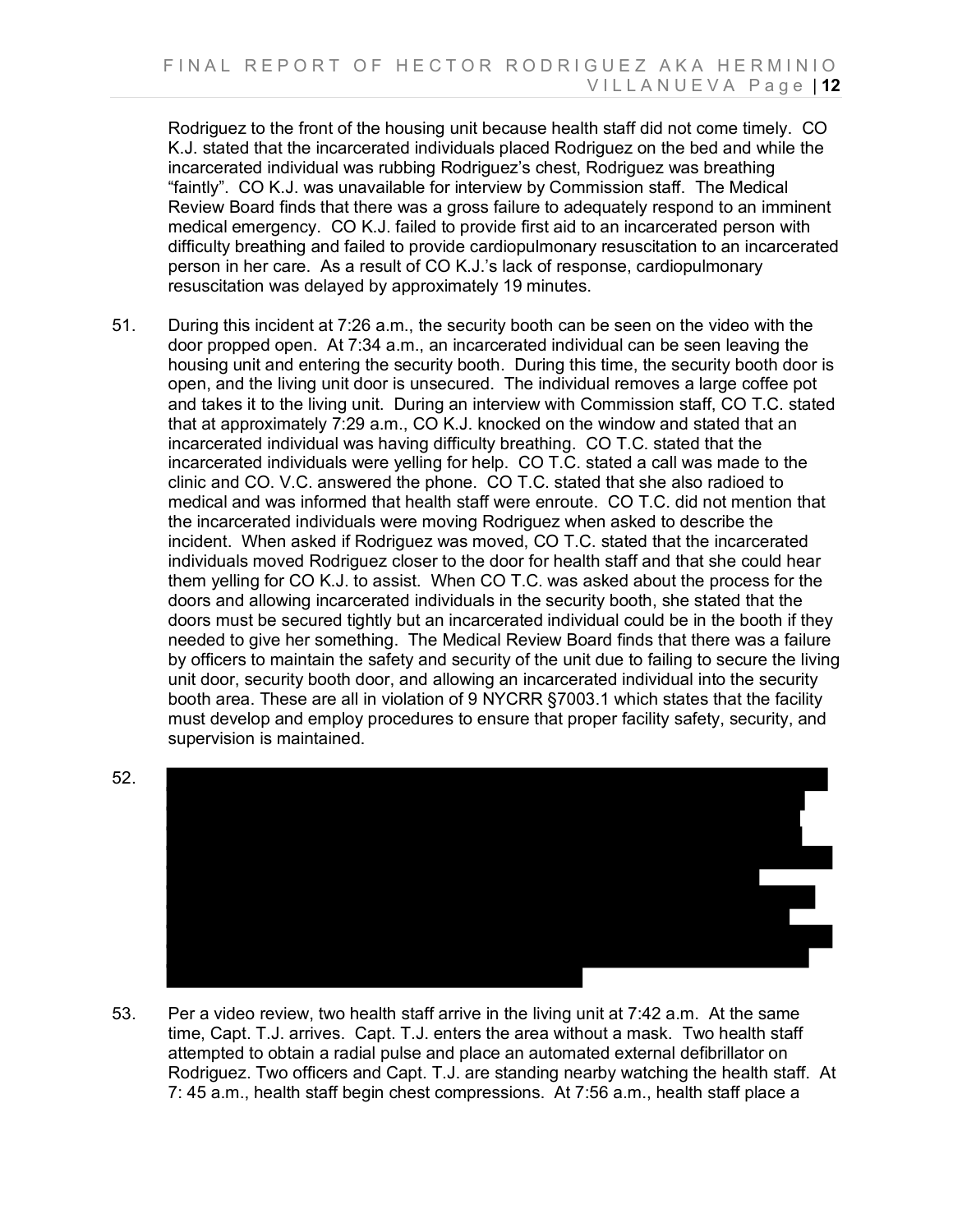nasal cannula on Rodriguez with oxygen. At this time, there are three officers and Capt. T.J. standing in the area observing the situation without masks. The Medical Review Board finds that NYC DOC staff failed to follow proper infection control practices as per Chairman's Memorandum 6-2020 and Executive Order 202.16 which states that employees shall wear face coverings when in direct contact with customers or members of the public. At 7:56 a.m., health staff place a non-rebreather on Rodriguez while chest compressions continue. Several officers and captains enter the area. Most of the security staff are not wearing masks. At 7:58 a.m., health staff attach an ambu bag to the oxygen and begin to bag Rodriguez. The Medical Review Board finds that health staff failed to perform adequate CPR by not initiating the use of an ambu-bag for a patient without respirations. During the incident, health staff took turns performing chest compressions. One officer enters the area and assists with CPR. At 8:04 a.m., Urgicare physician . can be seen entering the area and examining Rodriguez.

54.



55. EMS arrived at 8:15 a.m.



### TO THE COMMISSIONER OF THE NEW YORK CITY DEPARTMENT OF CORRECTION:

1. The Commissioner shall conduct an investigation into the conduct of Correction Officer K.J. and the failure to accurately document a significant incident, failure to provide first aid, and any life-saving interventions to an incarcerated individual in her care. The Commissioner shall provide the Board with a copy of the report findings and any corrective actions taken to assure compliance with 9 NYCRR §7003.3.

*In a response to the Commission's preliminary report dated 2/14/22, the NYC DOC Commissioner indicated that formal disciplinary charges were brought against the officer and the officer has resigned from NYC DOC.*

2. The Commissioner shall conduct an investigation into the actions of Capt. T.J. and the other responding officers for failure to comply with infection control directives included in Chairman's Memorandum 6-2020 and Executive Order 202.6. The Commissioner shall provide the Board with a copy of the report findings and any corrective actions taken to assure compliance with Chairman's Memorandum 6-2020 and Executive Order 202.6.

*In a response to the Commission's preliminary report dated 2/14/22, the NYC DOC Commissioner indicated that staff violated infection control directives but would not be*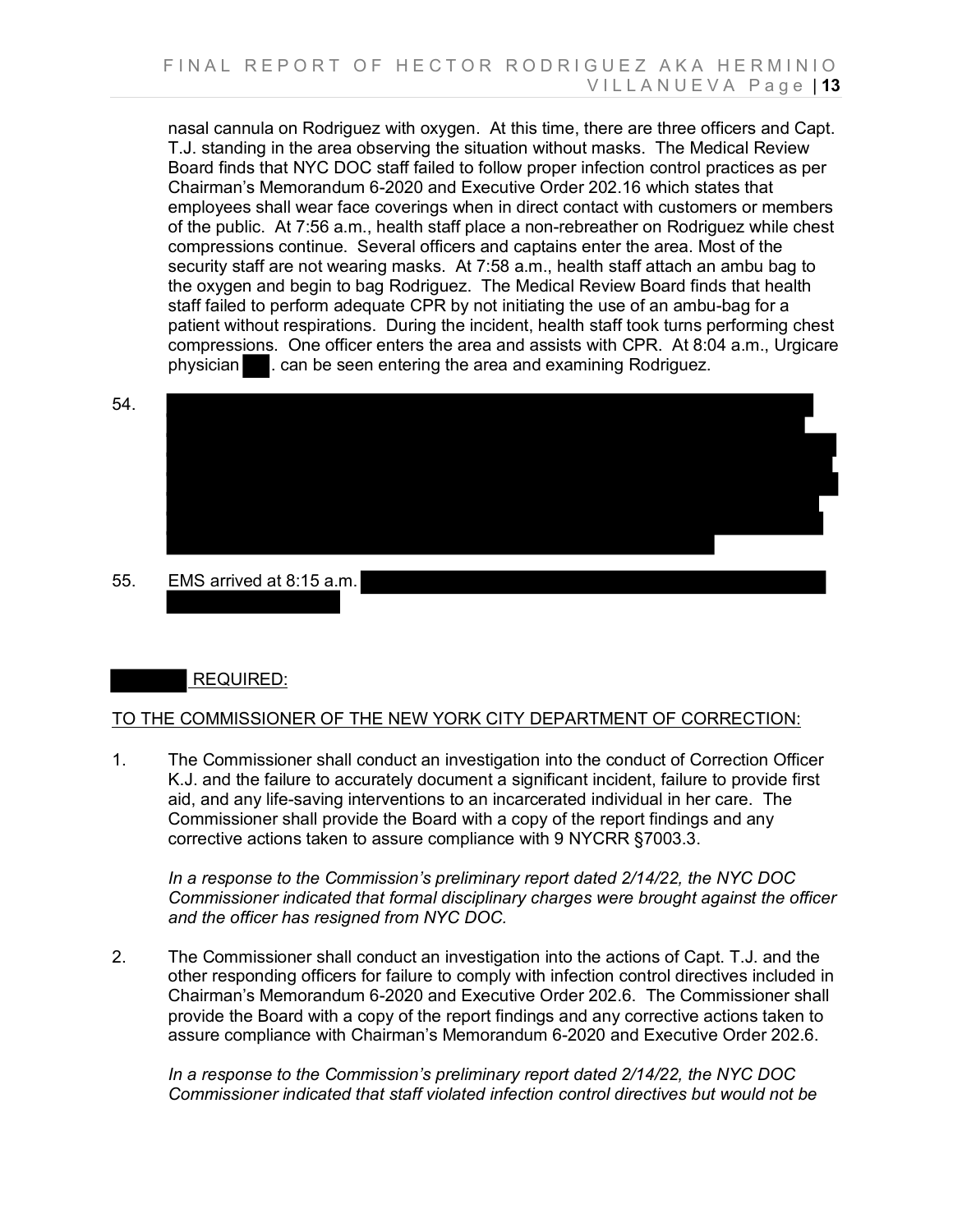*formally disciplined due to statutory limitations on filing time requirements had expired. Teletypes with direction to NYC DOC regarding infection control compliance was issued to facility commands.*

3. The Commissioner shall conduct an investigation into the actions of CO T.C. for failure to secure the doors to the housing unit security booth and allowing an incarcerated individual into a secure area. The Commissioner shall provide the Board with a copy of the report findings and any corrective actions taken to assure compliance with 9 NYCRR §7003.1.

*In a response to the Commission's preliminary report dated 2/14/22, the NYC DOC Commissioner indicated that the officer violated procedure but would not be formally disciplined due to statutory limitations on filing time requirements had expired. The officer was counseled on procedure regarding securing doors.*

### TO THE SENIOR VICE PRESIDENT OF CORRECTIONAL HEALTH SERVICES, NYC HEALTH AND HOSPITALS CORPORATION

- 1. The Senior Vice President shall address and correct the ongoing pattern of missed medications without documentation of reason for missed doses and lack of notification to the ordering provider for missed doses. The Senior Vice President shall provide a copy of any corrective actions taken to assure adequate medication administration processes within the facility.
- 2. The Senior Vice President shall address the ongoing pattern of not documenting the time of patient encounters in the electronic health record. The Senior Vice President shall provide a copy of any corrective actions taken to assure adequate documentation of all patient encounters including the time of each encounter.
- 3. The Senior Vice President shall conduct a comprehensive investigation into the care provided to Rodriguez with a special focus on the inadequate documentation of encounters, inadequate and thorough assessment by health staff, inadequate monitoring of a COVID-19 positive individual with underlying lung disease, and inadequate cardiopulmonary resuscitation. The Senior Vice President shall provide a copy to the Board of the findings and any corrective actions taken.
- 4. The Senior Vice President shall conduct an investigation into why there was no clinical documentation for a clinic visit on 6/20/20 for Rodriguez when documentation in the housing unit logbook and the clinic logbook indicate that Rodriguez was transported to the medical area. The Senior Vice President shall provide a copy to the Board of the findings and any corrective actions taken.
- 5. The Senior Vice President shall conduct a comprehensive quality assurance review regarding Rodriguez's HCV care and why there was a significant and unnecessary delay in obtaining therapy for an individual who presented with high levels of active viral load at admission to DOC. The Senior Vice President shall provide a copy to the Board of the findings and any corrective actions taken